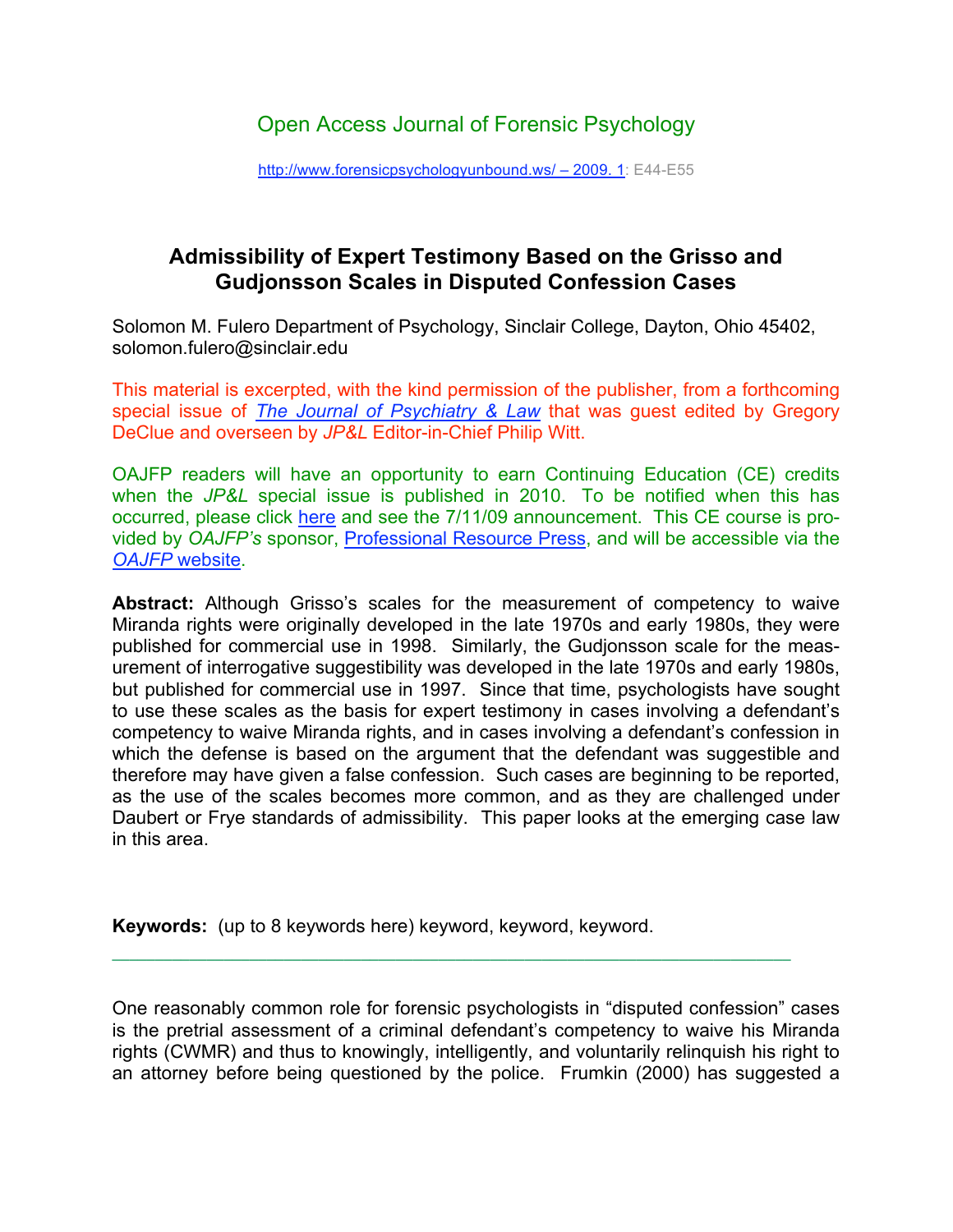model and comprehensive clinical evaluation format for assessing a defendant's CWMR.

As forensic psychologists recognized the dangers and limitations of relying only on interview data or clinical judgment alone in making such determinations (see e.g., Dawes, Faust, & Meehl, 1989), psychologists began working on more objective actuarial-type measures that could assist in the clinical evaluation and determination of CWMR. Two of the scales that have emerged as generally accepted in such evaluations are the Gudjonsson Suggestibility Scales and the Grisso instruments for the measurement of CWMR (see Frumkin, 2000; Frumkin & Garcia, 2003; Grisso, 1986; Melton, Petrila, Poythress & Slobogin, 2007).

#### **The admissibility of expert testimony: Frye and Daubert**

Psychologists who use the Grisso and Gudjonsson scales as part of the basis of their opinion may be, and often are, challenged under Daubert and Frye admissibility standards. The *Frye* standard focuses on the concept of general acceptance: "The thing from which the deduction is made must be sufficiently established to have gained general acceptance in the particular field in which it belongs." The *Daubert* decision broadened and in theory liberalized the test for allowing expert testimony. Clearly, judges are the gatekeepers, and should be given wide latitude in determining the admissibility of scientific testimony. But the *Daubert* court set forth a set of factors to help guide judges in their admissibility decisions. These include (a) whether or not the methodology has been/could be tested, (b) whether the methodology has been published and peer reviewed in scientific publications, (c) the known degree of error, and (d) whether the methodology and/or principle has gained general acceptance in the scientific community.

Some states still use Frye (e.g., New York; Illinois), but most others use Daubert or a version thereof, though there is increasing empirical evidence that there is little practical difference between the two in terms of what happens in admissibility hearings (see Cheng & Yoon, 2005, and the other empirical studies cited therein).

It is difficult to know how to quantify "general acceptance" under either of the two standards, though one could provide evidence of this in several ways. First, there are surveys of experts in the field about what is typically used in such evaluations. Second, there is the coverage of the tests in forensic-psychology textbooks and in texts used in other courses (e.g., forensic assessment, etc.). Third, there is the coverage of or training in these tests in graduate training programs (on this one we need more data). Fourth, there is the coverage of the tests in major sources such as books on forensic assessment. Finally, there are the scientific citations in peer-reviewed articles, for which one can check various indexes.

In all of those ways, it would appear that both tests should pass the general acceptance criterion. So, in a recent survey of forensic practitioners, Lally (2003) found that 88% of forensic diplomates considered the Grisso scales "acceptable" in an evaluation of a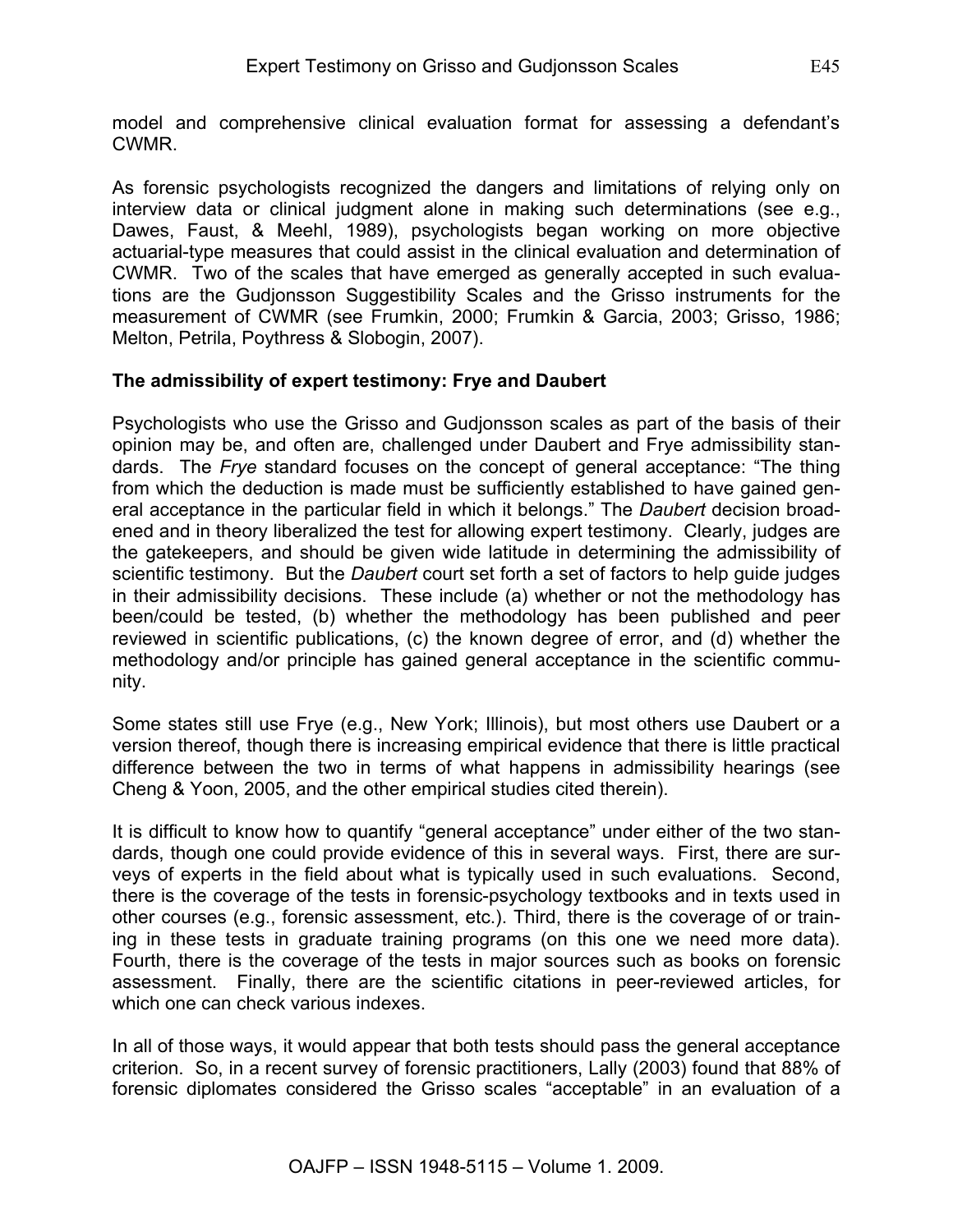defendant's competency to waive Miranda rights, and 55% considered the scales "recommended." More recently, a survey study by Ryba, Brodsky and Schlosberg (2007) found that, of their 401 psychologist respondents, 26% had conducted evaluations of one's capacity to waive Miranda rights. Of those conducting Miranda evaluations, 44% had used Grisso's Miranda instruments. Frumkin (2000) sets forth a template for clinical evaluation of CWMR; it includes use of the instruments.

The fact that the Grisso and Gudjonsson instruments are mentioned in basic forensicpsychology textbooks is yet another indicator of their general acceptance. Both Fulero and Wrightsman (2008) and Barthol and Barthol (2004) specifically mention the instruments.

Finally, there is the matter of citations of the instruments in published and peer-reviewed work. As to the GSS, research studies and articles that either use or discuss the scales include Endres (1997), Scullin, Kanaya, & Ceci (2002), Wakefield & Underwager (1998, and research cited therein), Greenfield and Witt (2005), Blagrove, Cole-Martin & Lambe (1994), Blagrove (1996), as well as the numerous research studies referenced in Gudjonsson (2003). As to the Grisso scales, there are Cloud et al. (2002), Greenfield and Witt (2005), Fulero and Everington (1995), and Everington and Fulero (1999). It is worth noting that the latter two empirical studies were cited in a footnote in the majority opinion of the United States Supreme Court opinion of Atkins v. Virginia (2005). Finally, both instruments are recommended for use by practitioners in "how to" manuals (e.g., DeClue, 2005a), articles (e.g., DeClue, 2005b; Frumkin, 2000), and workshops (e.g., DeClue, 2008).

### **Case law: Grisso instruments**

There are a number of published cases that mention the Grisso instruments as a basis of a psychologist's testimony in a case involving a defendant's competency to waive Miranda rights. In such cases, it seems clear that no formal challenge was made to the test as a basis of testimony. For example, in *People v. Wroten* (2007), a California appellate court upheld a trial court determination that a defendant knowingly and intelligently waived his Miranda rights. Nonetheless, the Grisso scales were used by the psychologist, and are specifically mentioned in the opinion. Another such California case is *People v. Jenkins* (2004).

In *T.S.D. v. State* (1999), Dr. Bruce Frumkin testified for the defense based in part on the Grisso scales, as did the prosecution expert, Dr. Leonard Haber. This appears to be the first reported case in which the prosecution—which is usually in the position of challenging the use of the Grisso scales—was in the position of offering it as well. This is a significant case for that reason; where the prosecution challenges the Grisso scales, the defense attorney can and should point out that, where the results suit the prosecution, they appear willing to use them without challenge to their validity. A more recent example of the same is *Robinson v. United States.* (2007), where Dr. David Shapiro testified for the government to his conclusion that a defendant was competent to waive his *Miranda* rights based on his high scores on the Grisso scales.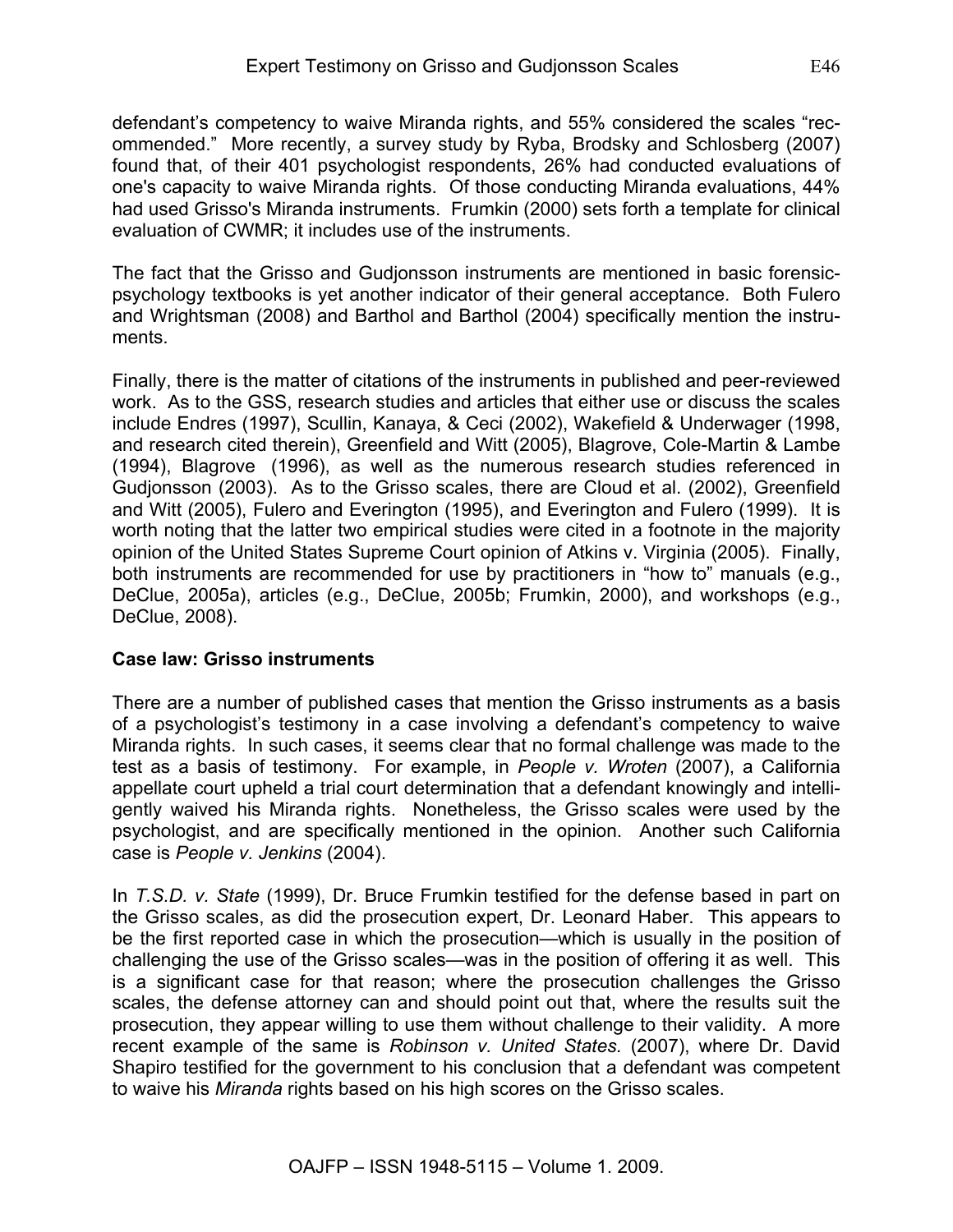In an Oklahoma case, *Smith v. Mullin* (2004), a habeas case, an evidentiary hearing was granted by the federal court, and during that hearing a psychologist testified about the defendant's competency to waive Miranda rights. The psychologist used the Grisso scales. Habeas was granted in part. The conviction was upheld, but the death sentence was vacated.

In an unpublished Illinois appellate case, *People v. Carroll* (2001), a psychologist testified at trial using the Grisso scales, and the confession was suppressed. The state appealed, and the appellate court affirmed the trial court suppression. Other cases in which psychologists have testified on the issue of CWMR using the Grisso scales are *State* v. *Caldwell* (1993), and *People* v. *Phillips* (1992), *State v. Bumgardner* (2008), *United States v. Jackson* (2006), and *Martin v. State* (2004).

In the most recent and most significant of these cases, an Ohio case, *Garner v. Mitchell*  (2007), Mr. Garner was convicted of five counts of aggravated murder among other charges, and sentenced to death. Part of the evidence against him was a confession, with a waiver of Miranda rights. The case proceeded through years of appeal, into federal court on a habeas petition. After an evidentiary hearing, the federal district court reversed and remanded the case, ruling that he did not knowingly and intelligently waive his Miranda rights. As part of the hearing, Dr. Caroline Everington submitted an affidavit and report that contained a number of psychological test results and expert opinions, and which included the results of her administration of the Grisso scales. The scales are discussed at length in the opinion, and were clearly a large part of the federal appellate court's decision sending the case back for re-trial without the defendant's statement.

There are also several cases in which the admissibility of the Grisso instruments was expressly challenged. In a New York case using the Frye standard, some courts have also held that testimony regarding the Grisso scales was not admissible (*People* v. *Rogers*, 1998). Two other New York cases that did the same are *People v. Cole (*2005) and *People v. Hernandez* (2007). A recent Florida case (*State v. Carter*, 1997) also upheld a trial court's exclusion of testimony based on the Grisso scales, but ruled that the trial court had erred in excluding test results from the I.Q., personality, verbal reasoning skills, achievement and diagnostic examinations. The court ruled that the exclusion of this testimony deprived the jury of relevant information that would have aided in assessing the defendant's credibility and determining whether he had the competence to waive both his *Miranda* rights and his right to counsel.

In a Connecticut case, *State v. Griffin* (2003, 2005), the State filed a motion in limine to preclude any testimony based on Grisso scales. Using the Daubert standard, the trial court granted the motion. The defendant was convicted, and appealed. In its memorandum of decision concerning the state's motion in limine, the trial court concluded that the defendant had failed to establish ''that the Grisso test has sufficient scientific validity . . . for the court to accept it as reliable evidence.'' The trial court further found that the methodology underlying the Grisso test had not been subject either to sufficient testing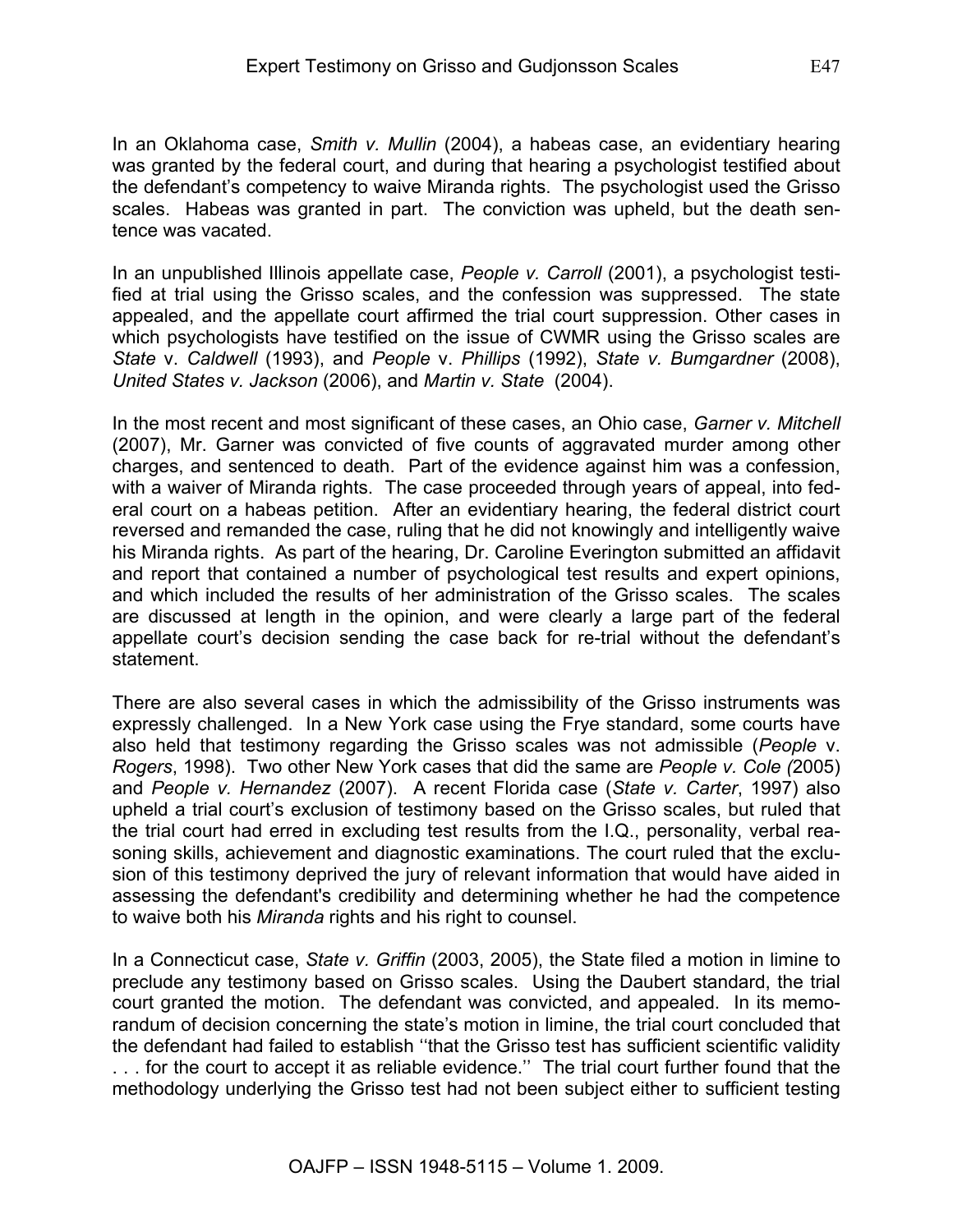since its development in 1981 or to adequate peer review and publication. In addition, the trial court concluded that the defendant had failed to demonstrate that the Grisso test is generally accepted in the relevant scientific community. With this record, the appellate court held that it was not an abuse of discretion to have granted the State's motion. It is worth mentioning that this ruling does not mean that such testimony is inadmissible, and the court took pains to mention, "Of course, we do not foreclose the possibility that, in a future case, sufficient evidence regarding the reliability of the Grisso test will be presented such that it may be found to pass muster under *Porter*. We conclude today only that the trial court in the present case reasonably determined, in light of the particular evidence adduced, that the defendant had failed to meet his burden, under *Porter*, of demonstrating the threshold reliability of the Grisso test."

### **Case law: Gudjonsson Suggestibility Scale (GSS)**

In *State v. Romero* (2003), a psychologist was to testify that the defendant was more susceptible to suggestion in a police interrogation setting than an average member of the population, based on GSS. "Ms. Romero was administered the Gudjonsson Suggestibility Scale, which is a standardized and normed instrument developed to evaluate suggestibility during police interrogation. Her responses reflect a tendency to respond affirmatively in situations where she does not know the answer; even when she is clear that she does not know the answer, when pressed she will provide an incorrect answer regardless. Her performance also demonstrates a pronounced tendency to shift her responses in the face of negative feedback. Essentially, when told by the examiner that some of her responses are inaccurate, she changes several of her responses, even those which she had previously answered correctly. She obtained a total score of 17 on this instrument, which is approximately one standard deviation above the mean for both forensic patients and normal controls, and this suggests significant suggestibility during interrogative questioning."

The court ruled that exclusion of this testimony was error, and that defendant, "sought to demonstrate to the jury with Kolbell's testimony that people with her psychological profile sometimes make statements that appear to be voluntary but that are in fact the product of suggestion. Kolbell's testimony thus went to the heart of her defense that her confession was involuntary and that her son had slapped the child. Given that the voluntariness of defendant's statement may have been essential to the jury's verdict, we cannot say that there is little likelihood that the exclusion of Kolbell's testimony affected the jury's verdict." Indeed, the court specifically ruled that the GSS did pass the threshold for admissibility, and said that, had the judge excluded it on the basis of lack of scientific reliability, it would have been error.

In accord with this is *United States v. Raposo* (1998), in which a federal district court allowed expert testimony based on the GSS because it was relevant to the factual question of both the falsity and the voluntariness of the defendant's statement. Similarly, the psychologist in *Canady v. State* (2002) specifically used the GSS and testified to conclusions based on it, apparently without challenge.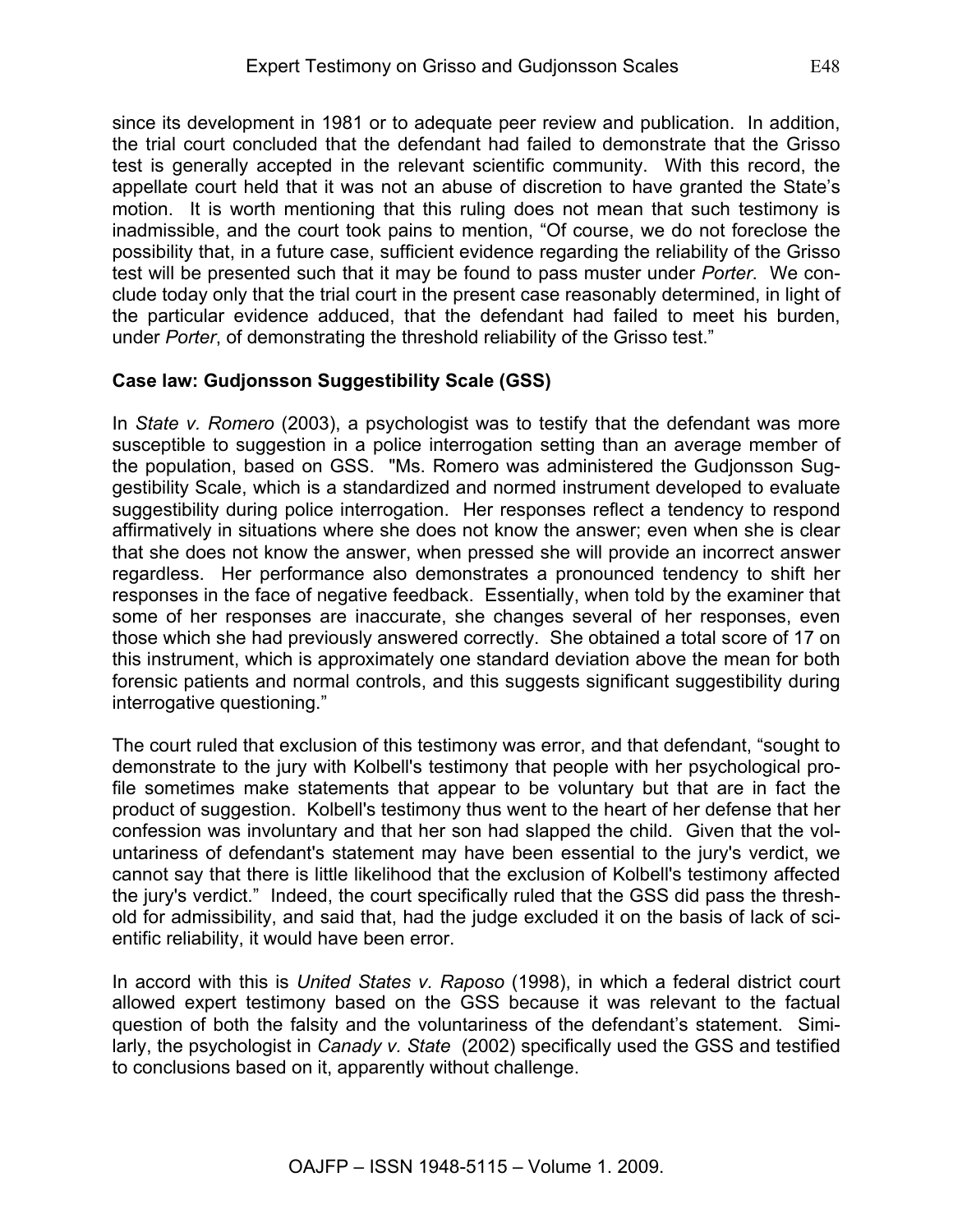On the other hand, in *People v. Bennett* (2007), Dr. Bruce Frumkin was prepared to offer testimony about the defendant's suggestibility, based in part on the results of the administration of the GSS. The State filed a motion in limine to prevent such testimony under the Frye standard. The trial judge granted state's motion, without a Frye hearing. The defendant was convicted, and no expert testimony was presented at trial. The appellate court upheld the exclusion of the expert testimony, finding that it was not an abuse of discretion, would not aid the trier of fact, and was not beyond the common knowledge of laypersons. It seems unusual that a trial court would grant such a motion without an admissibility hearing; other courts have required such hearings before excluding expert testimony (see e.g., *United States v. Smithers* (2000), a case involving expert testimony on eyewitness reliability). A similar result was found in *Commonwealth v. Soames* (2001). A forensic psychologist apparently testified at a motion to suppress hearing that the defendant was highly suggestible, based on his administration of the GSS. This testimony was not objected to by the prosecution. However, the trial court either "disregarded" or "discounted" (both words are used in the opinion) the expert testimony, and went on to say that there was no evidence in the record that the GSS is a scientifically valid and reliable measure. This is a puzzling result. Because the prosecution did not object to or challenge the testimony, it is hard to understand how the defense would know that it needed to defend the use of the GSS. It does suggest, however, that in direct examination of the expert, it would be wise to ask the expert a question about the general acceptance and reliability and validity of the test regardless of any challenge. Indeed, in the *Romero* case discussed above, that is exactly what was done.

In *United States v. Mister* (2008), Dr. Frumkin administered the GSS and was prepared to testify as to the defendant's suggestibility in a bribery case. The Court ruled that testimony inadmissible, based not on the use of the test, but because of its lack of relevancy to the issue of whether or not the defendant knew that payments that had been accepted were a bribe or not, which was the central issue in the case.

In *State v. King* (2006), a New Jersey case, a psychiatrist testified at a suppression hearing at length about the defendant's personality disorder and suggestibility based in part on the GSS. The prosecution moved to have the psychiatrist's testimony excluded. The Court overruled the motion, and the appellate court upheld the trial court. In a footnote, the Court noted, "due to insufficient proofs, the defense no longer intends to offer Dr. Harris' testimony concerning the GSS scales or the principles underlying them.... Dr. Harris testified that the GSS tests 'echoed [his] clinical assessment.' We are satisfied Dr. Harris' clinical assessment itself provides an independent basis for his opinion that defendant's claim of false confession is consistent with the nature and characteristics of his personality disorder" (footnote 5). This case is particularly significant since, in a prior case, the New Jersey courts had disallowed expert testimony on false confessions (*State v. Free*, 2002). That case involved Dr. Saul Kassin, and the Court in *King* took great pains to distinguish social psychological expert testimony about false confessions "in general" from clinical psychological testimony linking it to a specific defendant with a specific diagnosed disorder. In this case, it would appear that the court misunderstood the nature of the social psychological expert testimony commonly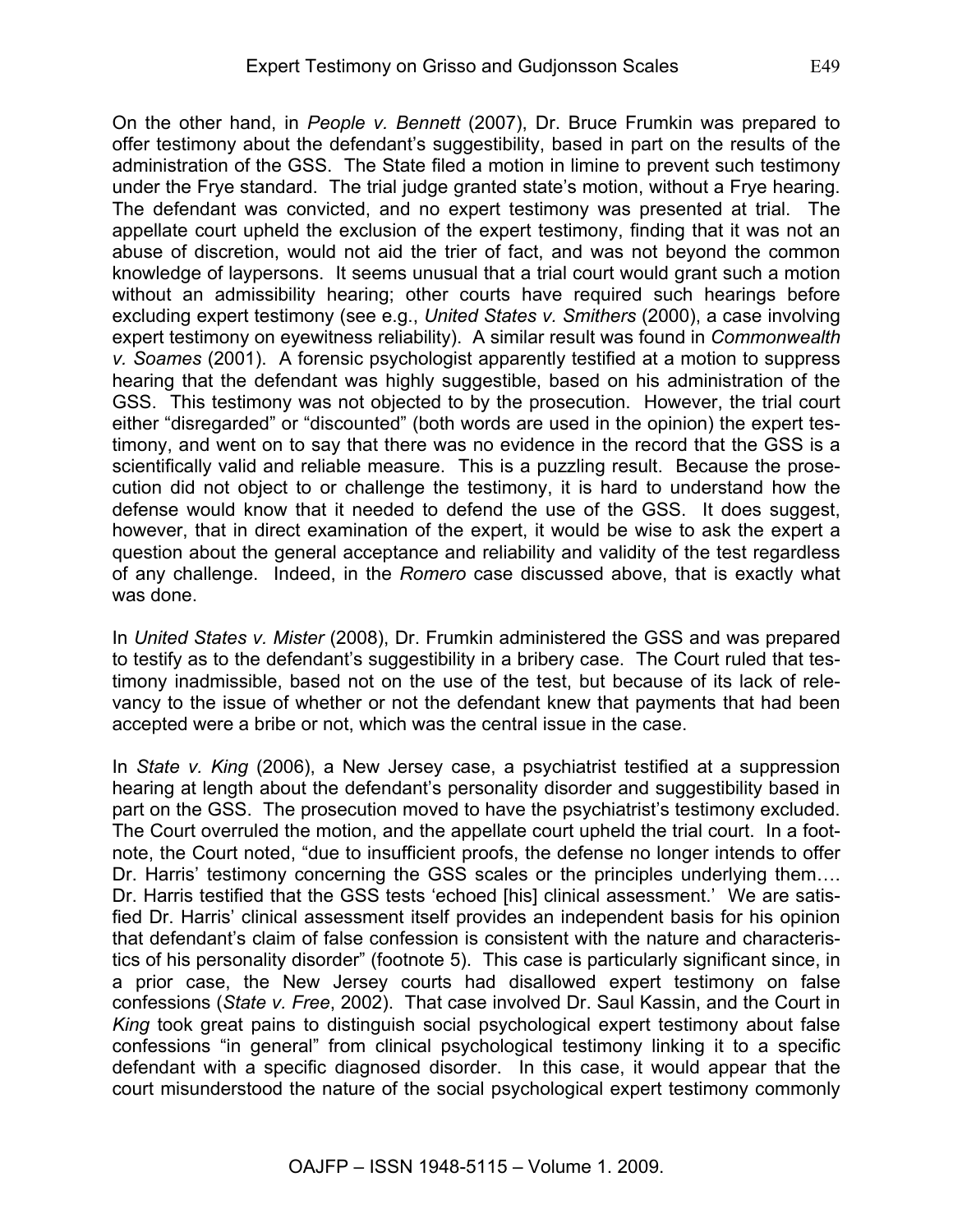admitted in false confession cases (see Fulero, 2004; Fulero, in press). Specifically, the court appears to be subscribing to the myth that only people who are mentally retarded or mentally ill would confess falsely, an idea that has long been shown to lack merit (see e.g., Kassin and Gudjonsson, 2004).

In *Pritchett v. Commonwealth* (2002), the Virginia Supreme Court reversed a trial court for failing to allow expert testimony on a defendant's mental retardation as it related to a claim of false confession. A second expert was proffered to testify about suggestibility, based on his administration of the GSS. The exclusion of that testimony was upheld, but unfortunately the expert testified that the defendant "just went along with what they said," and the court ruled that such testimony was an inadmissible statement about the veracity of the defendant and therefore invaded the province of the jury. As noted in Fulero (2004), while general testimony about the relation between suggestibility and false confession is appropriate, such a specific statement about a particular defendant should not be made, and is likely to lead to exclusion. Nonetheless, the GSS itself formed the basis of the expert's decision, and its use was not challenged.

In Great Britain, use of the GSS and expert testimony relying on it seems a settled issue by now. Dr. Gudjonsson himself has testified more than 100 times, and there is language in cases that is quite supportive: "since 1982 there has been much research and learning applied to the psychology of interrogation, and the phenomenon of false confessions. Particularly significant in that regard are the psychometric tests pioneered by Dr. Gudjonsson, which the medical profession (and latterly the courts) today accepts as capable of providing a measure of the suggestibility and/or compliance of the accused such as might lead him to make a false and unreliable confession." *R. v. Roberts* (1998) at 15-16. Other similar cases in Great Britain can be found (see e.g., *R. v. Ward*  (1992); *R. v. Ashley King* (1999); *R. v. Fell*, (2001); and *R. v. Smith* (2003). Canadian cases are mixed; in one, *R. v. Warren* (1997), the examining psychologist wanted to testify regarding suggestibility, based on Gudjonsson scale results. The Court did not allow it, ruling that the Gudjonsson scale was not generally accepted. On the other hand, in *R. v. L.* (1998), the testimony based on GSS results was ruled admissible.

### **Summary**

Clearly, cases involving both the Grisso instruments and the GSS are beginning to emerge. Where the use of the scales is not challenged by direct motions, testimony is of course admitted with no difficulty. It is important to realize that, as with other forms of psychological expert testimony, if the testimony is admitted at trial, it rarely creates a record (see Fulero, 2004; Fulero, in press). Only where the testimony is disallowed, and the defendant is convicted, will the issue become viable on appeal. Thus, for example, there are numerous cases in which eyewitness reliability experts and falseconfession experts have testified in trials for which no published case record exists.

But where the testimony and use of the scales are directly challenged, such a record will be created, at least where the testimony is not allowed by the trial judge and the defendant is convicted. It is clear that, where such challenges are made, the forensic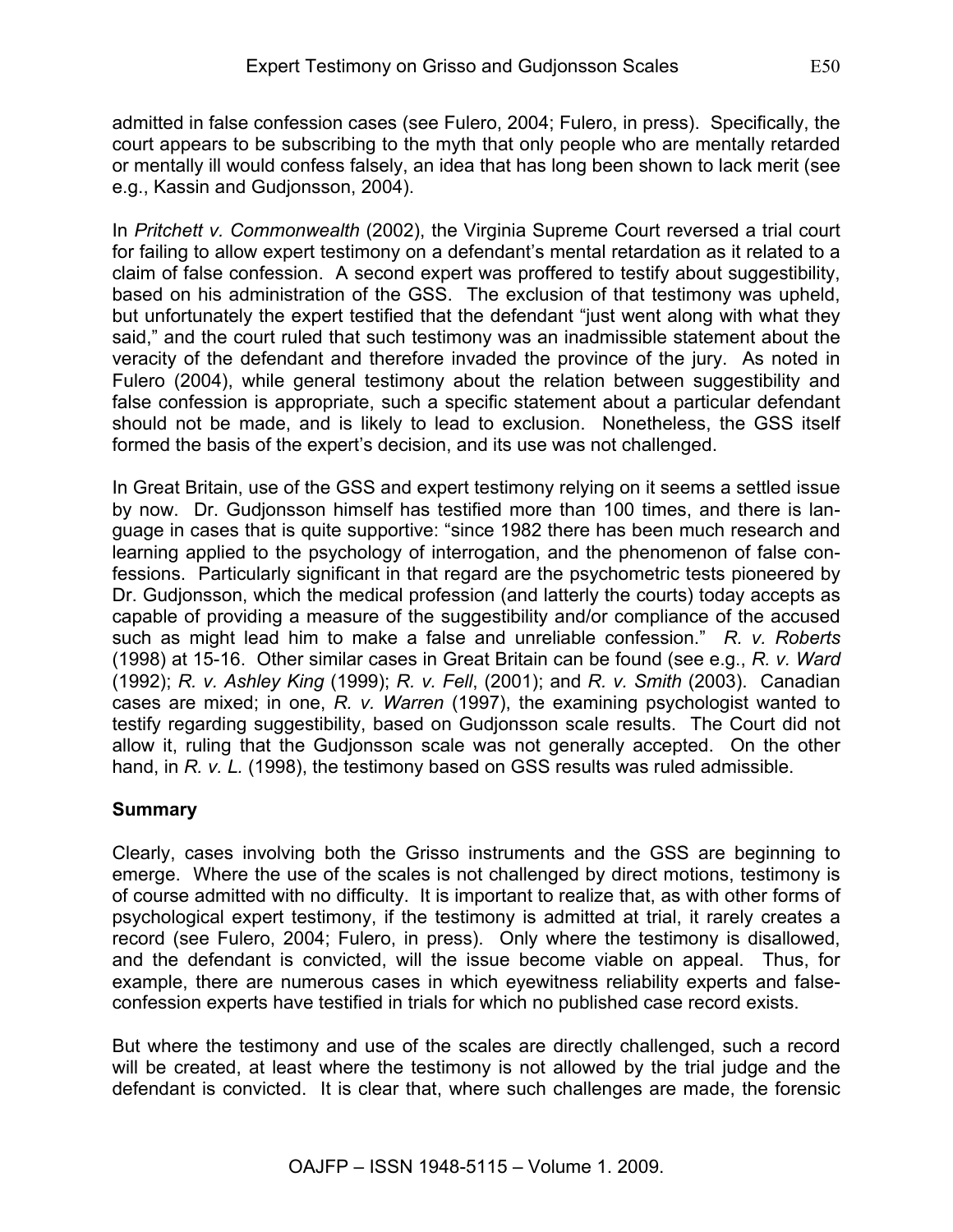psychologist must be prepared to defend the use of the scales or instruments under the relevant standard for the admissibility of expert testimony (typically the Daubert or Frye standard, or the equivalent state rule). Some of the things that are relevant to the argument for admissibility are discussed in this article. As with any such test, scale or instrument, as the literature expands, additional research is conducted, and the use of the instrument becomes even more common than it is already, it will be easier to make the case for its admissibility.

#### **References**

- Blagrove, M., Cole-Martin, D., & Lambe, H. (1994). Interrogative suggestibility: The effects of sleep deprivation and relationship with field dependence. *Applied Cognitive Psychology, 8,* 169-179.
- Blagrove, M. (1996). The effects of sleep deprivation on interrogative suggestibility, *Journal of Experimental Psychology: Applied, 2*, 48-59.
- *Canady v. State*, 100 S.W.2 28 (Tex.App.-Waco 2002).
- Cheng, E., & Yoon, A. (2005). Does Frye or Daubert matter? A study of scientific admissibility standards. *Virginia Law Review, 91*, 471-513.
- Cloud, M., Shepherd, G., Barkoff, A., & Shur, J. (2002). Words without meaning: The Constitution, confessions, and mentally retarded suspects, *University of Chicago Law Review, 69*, 495-624.

*Commonwealth v. Soames*, 51 Mass.App.Ct. 273 (2001).

- DeClue, G. (2005a). Interrogations and disputed confessions: A manual for forensic psychological practice. Sarasota, FL: Professional Resources Press.
- DeClue, G. (2005b). Psychological consultation in cases involving interrogations and confessions, Journal of Psychiatry & Law, 33, 313-366.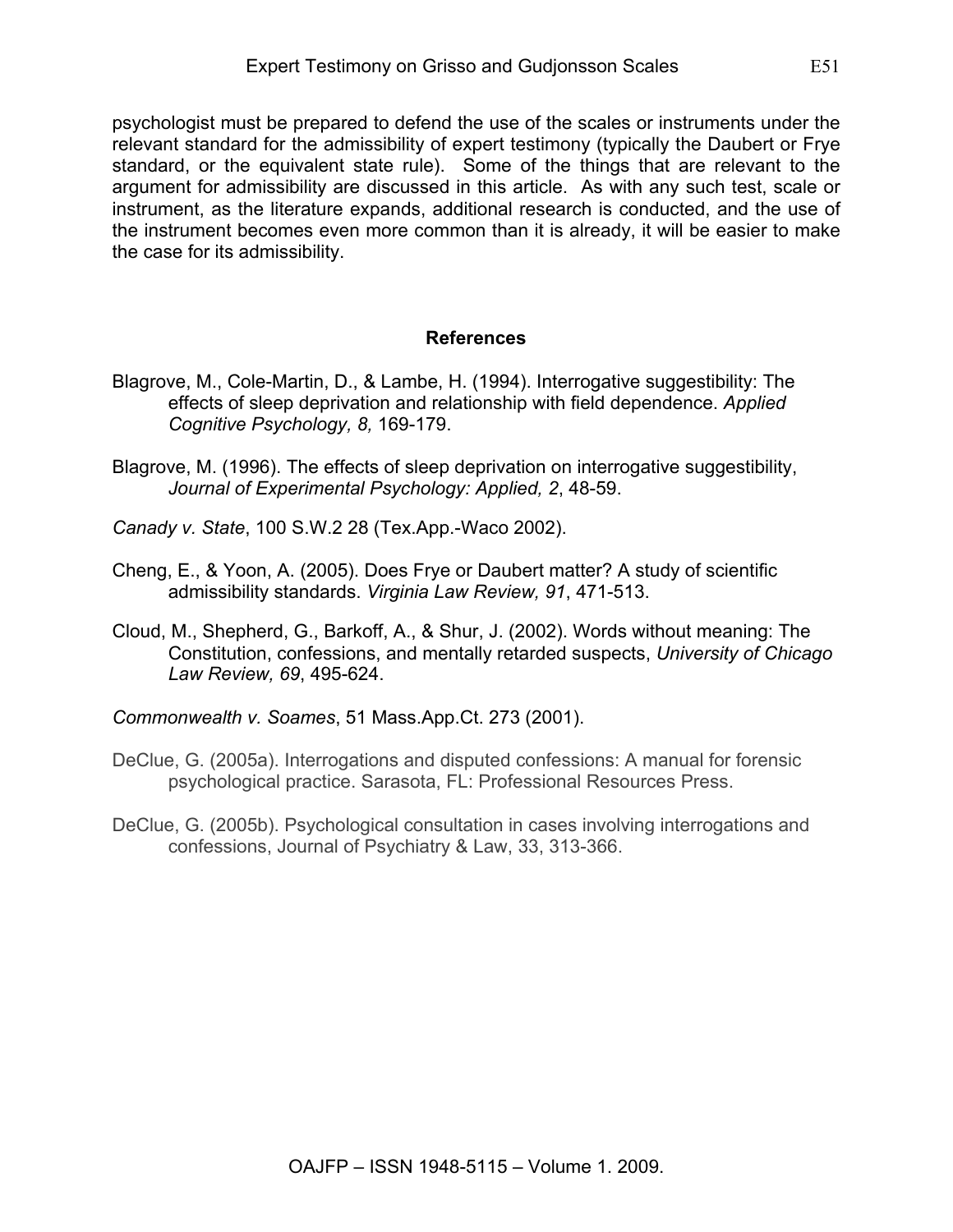- DeClue, G. (2008). Interrogations and Disputed Confessions: Forensic Assessment, Consultation, and Testimony. Workshop sponsored by the American Academy of Forensic Psychology, New Orleans, February 8, 2008.
- Endres, J. (1997). The suggestibility of the child witness: The role of individual differences and their assessment. *Journal of Credibility Assessment and Witness Credibility, 1*, 44-67.
- Frumkin, B. (2000). Competency to Waive Miranda Rights: Clinical and Legal Issues, *Mental & Physical Disability Law Reporter, 24*, 326-331.
- Fulero, S. (2004). Expert psychological testimony on the psychology of interrogations and confessions. In G. D. Lassiter (Ed.), *Interrogations, Confessions, and Entrapment*. Kluwer Publishers.
- Fulero, S. (in press). Expert psychological testimony on the psychology of interrogations and confessions: Five years later. In G. D. Lassiter & C. Meissner (Eds.) Interrogations and Confessions: Current Research, Practices and Policy. Washington, DC: American Psychological Association.
- *Garner v. Mitchell,* 2007 U.S. App. LEXIS 21705; 2007 FED App. 0370P (6th Cir.), decided September 11, 2007.
- Greenfield, D., & Witt, P. (2005). Evaluating adult Miranda waiver competency. *Journal of Psychiatry and Law, 33*, 471-490.
- Grisso, T. (1980). Juveniles' capacities to waive *Miranda* rights: An empirical analysis. *California Law Review, 68*, 1134-1166.
- Grisso, T. (1981). *Juveniles' waiver of rights: Legal and psychological competence.* New York: Plenum.
- Grisso, T. (1998). *Instruments for Assessing Understanding and Appreciation of Miranda Rights.* Sarasota, FL: Professional Resource Press.
- Gudjonsson, G. (1984). A new scale of interrogative suggestibility. *Personality and Individual Differences, 5,* 303-314. •
- Gudjonsson, G. (1987). A parallel form of the Gudjonsson Suggestibility Scale. *British Journal of Clinical Psychology, 26*, 215-221.
- Gudjonsson, G. (1997). *The Gudjonsson suggestibility scales-manual.* Hove: Psychology Press.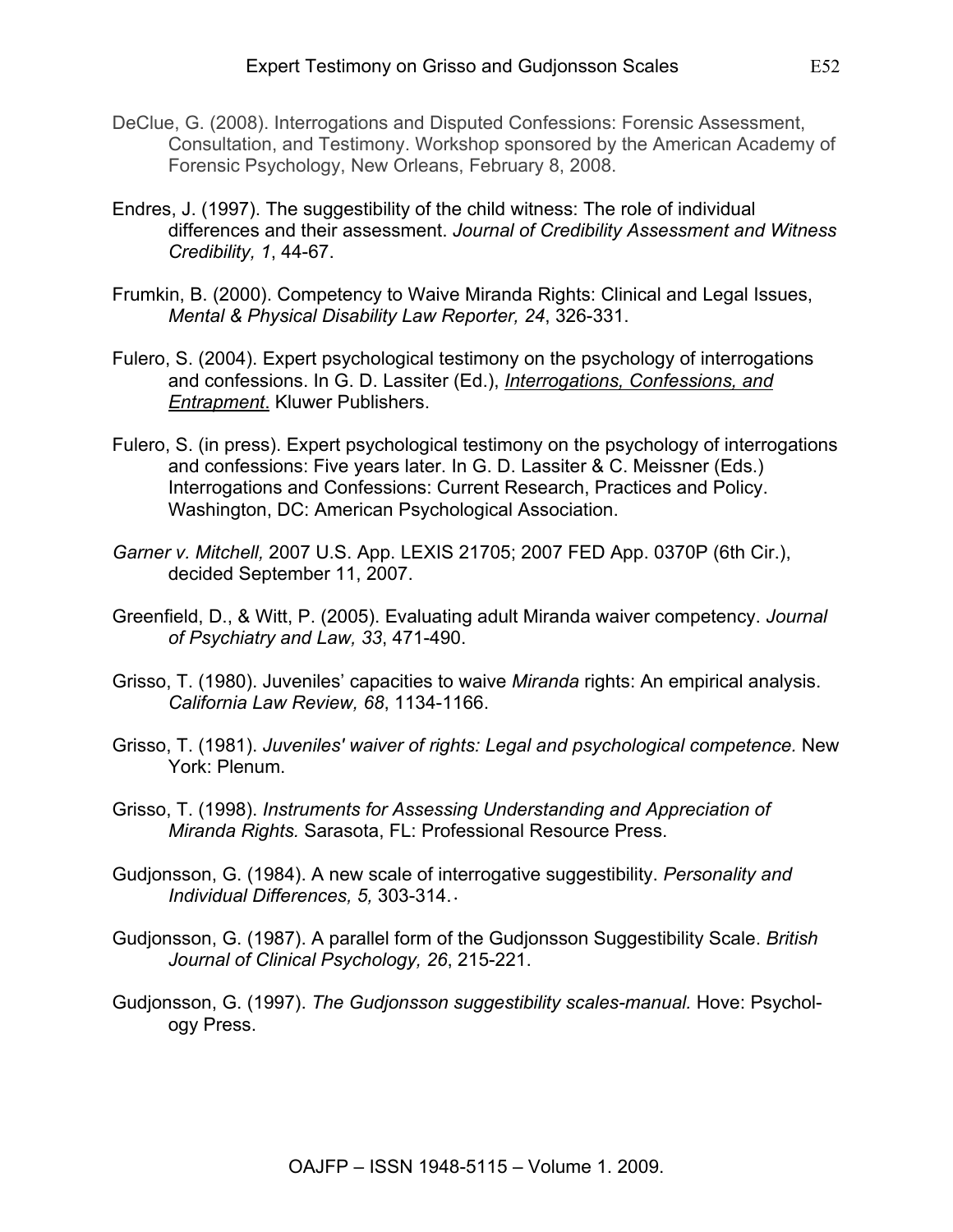- Gudjonsson, G. (2003). *The psychology of interrogations and confessions: A handbook.*  West Sussex, England: John Wiley & Sons, Ltd.
- Kassin, S., & Gudjonsson, G. (2004). The psychology of confessions: A review of the literature and issues. *Psychological Science in the Public Interest, 5,* 33-67.
- Lally, S. (2003). What tests are acceptable for use in forensic evaluations? A survey of experts. *Professional Psychology: Research and Practice*, *34*, 491-498.
- *Martin v. State*, 871 So.2d 693 (Miss. 2004).
- *People v. Bennett,* 376 Ill.App.3d 554, 876 N.E.2d 256 (2007).
- *People v. Carroll* (Illinois Ct App., Third District, 2001, unpublished opinion).
- *People v. Cole,* 24 A.D.3d 1021, 807 N.Y.S.2d 166 (2005).
- *People v. Hernandez*, 46 A.D.3d 574, 846 N.W.S.2d 371 (2007).
- *People v. Jenkins,* 122 Cal.App.4<sup>th</sup> 1160, 19 Cal. Rptr. 3d 386 (2004).
- *People* v. *Phillips*, 226 Ill. App. 3d 878, 882–83, 888, 589 N.E.2d 1107, appeal denied, 146 Ill. 2d 645, 602 N.E.2d 469 (1992),
- *People* v. *Rogers*, 247 App. Div. 2d 765, 766, 669 N.Y.S.2d 678, appeal denied, 91 N.Y.2d 976, 695 N.E.2d 725, 672 N.Y.S.2d 856 (1998).
- *People v. Wroten*, Not Reported in Cal.Rptr.3d, but see 2007 WL 4501776 (Cal.App. 2 Dist.), decided December 26, 2007.
- *Pritchett v. Commonwealth*, 263 Va. 182, 557 S.E.2d 205 (2002).
- *R. v. Ashley King*, E.W.J. No. 6913 (CA) at paragraphs 56-57 (1999).
- *R. v. Fell*, E.W.J. No. 1324 (CA) at paragraphs 108-109 (2001).
- *R. v. L.* (17 C.R. (5th) 70 (B.C.S.C. 1998).
- *R. v. Roberts*, EWCA Crim 998 at 15-16 (1998).
- *R. v. Smith*, E.W.C.A. Crim. 927 (April 2, 2003).
- *R. v. Ward,* 96 Cr. App. R. 1 (1992).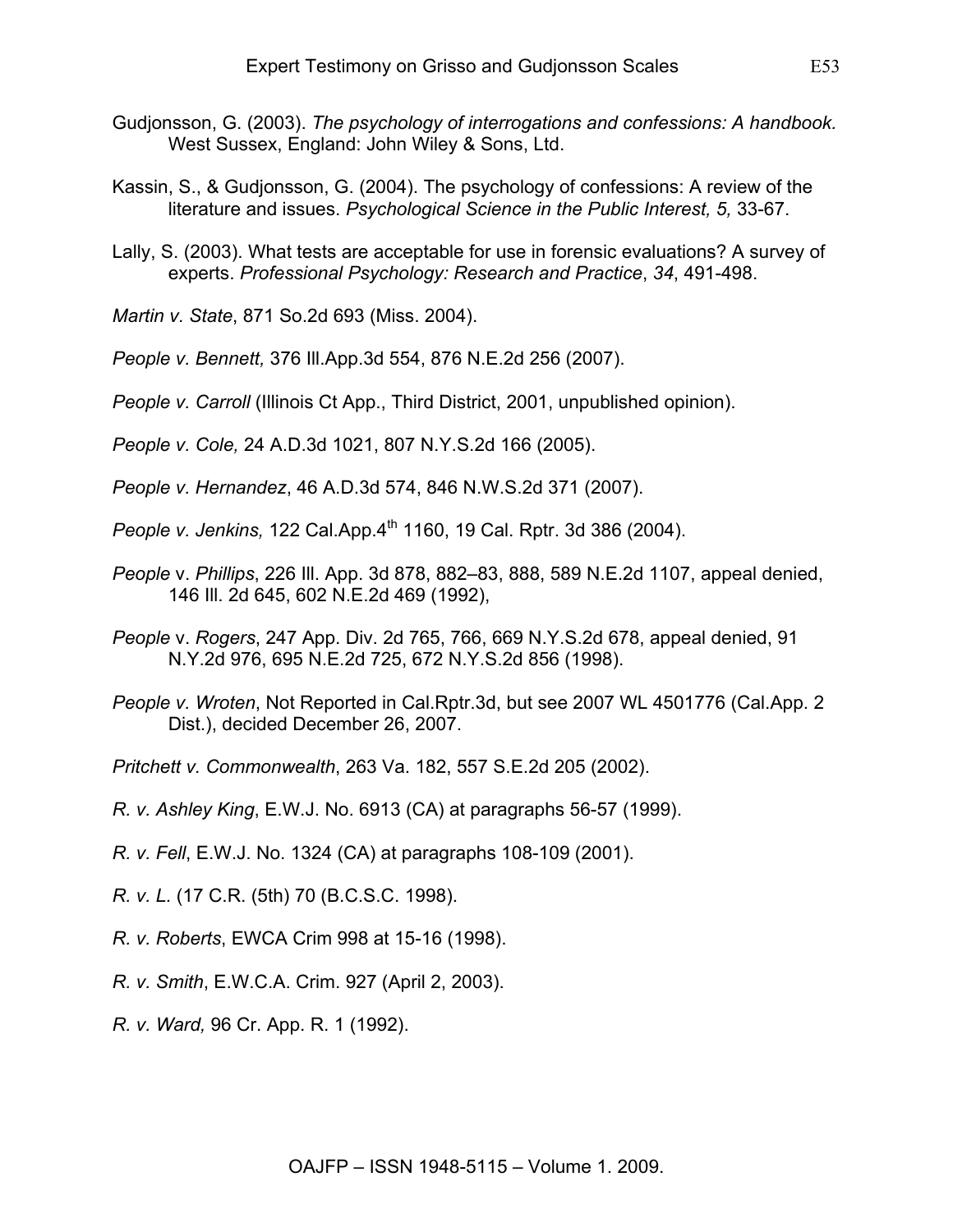*R. v. Warren* (35 C.R. 4th 347 (N.W.T.S.C.) aff'd (1997), 117 C.C.C. (3d) 418 (N.W.T.C.A. 1995).

*Robinson v. United States.*, 928 A.2d 717 (D.C. 2007).

- Ryba, N.L., Brodsky, S.L., & Shlosberg, A. (2007). Capacity to waive *Miranda* rights evaluations: A survey of practitioners' use of the Grisso instrument. *Assessment, 14,* 300-309.
- Scullin, M., Kanaya, T., & Ceci, S. (2002). Measurement of individual differences in children's suggestibility across situations. *Journal of Experimental Psychology: Applied, 8*, 233-246.
- *Smith v. Mullin*, 379 F.3d 919 (10th Cir. 2004).
- *State v. Bumgardner*, 2008-Ohio-1778 (Court of Appeals of Ohio, 11<sup>th</sup> District, decided April 11, 2008).
- *State* v. *Caldwell*, 611 So. 2d 1149, 1150, 1152 (Ala. App. 1992), cert. denied, 510 U.S. 904, 114 S. Ct. 284, 126 L. Ed. 2d 234 (1993).
- *State v. Carter*, 697 So. 2d 529, 533 (Fla. App. 1997).
- *State v. Free*, 351 N.J.Super. 205, 798 A.2d 83 (2002).
- *State v. Griffin*, 265 Conn. 910, 831 A.2d. 252 (2003), aff'd No. 17052 (Conn. Sup. Ct. Apr. 5, 2005).
- *State v. King*, 387 N.J.Super. 522, 904 A.2d 808 (2006).
- *State v. Romero* (Case No. A111035, Or.Ct. App. 2003), available at http://www.publications.ojd.state.or.us/A111035.htm
- Trowbridge, B. (2003). Suggestibility and confessions. *American Journal of Forensic Psychology*, *21*, xx-xx.
- *T.S.D. v. State,* 742 So.2d 536, (Fla.App. 3rd Dist. 1999).
- *United States v. Jackson*, (No. 2:05-CR-121, N.D.Ind. 2006).
- *United States v. Mister* (Case No. 07-1014, U.S.D.C. New Jersey, decided April 18, 2008).
- *United States v. Raposo*, 1998 WL 879723 (S.D.N.Y. Dec. 16, 1998).

*United States v. Smithers*, 212 F.3d 306 (2000).